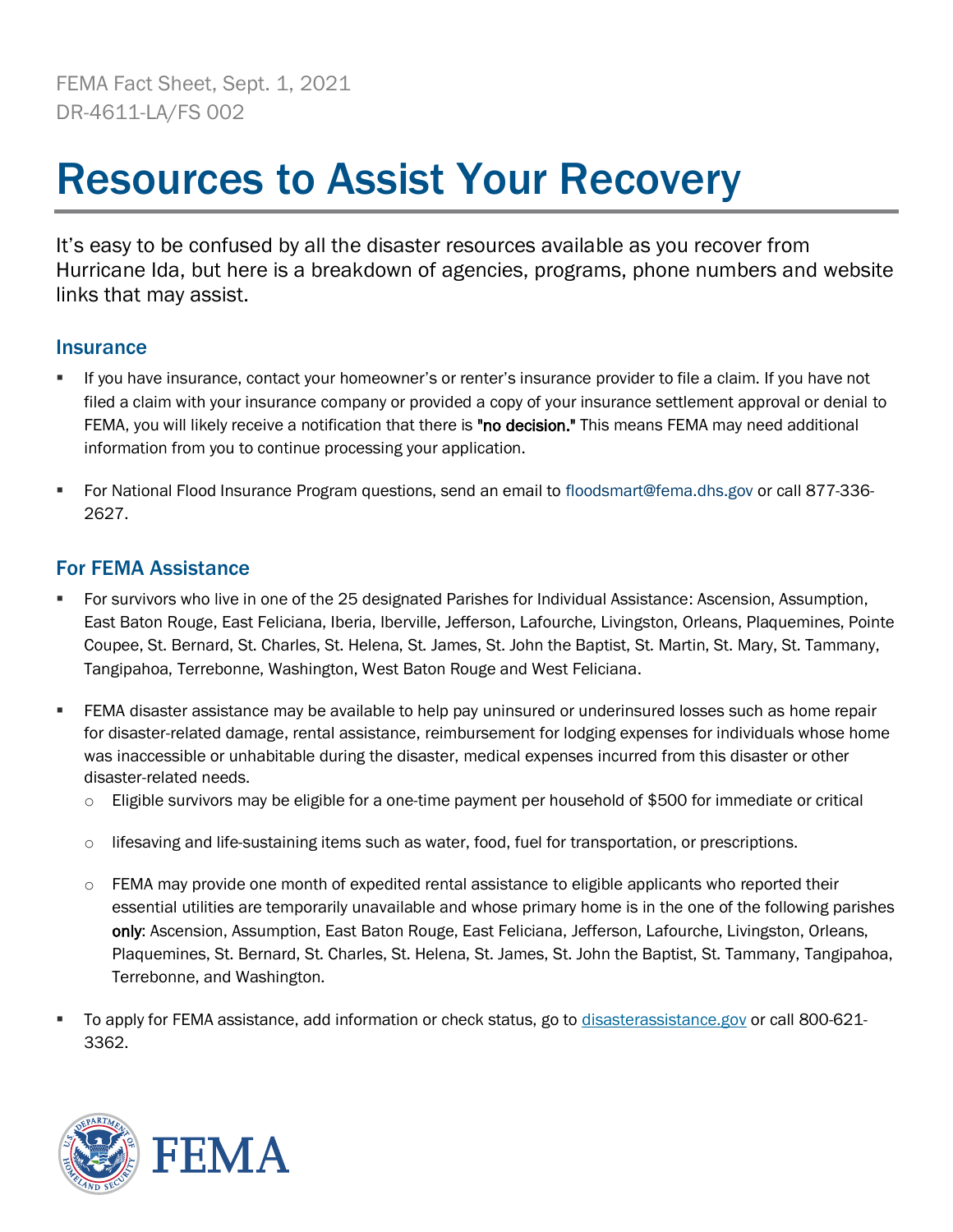## Roofing

- For temporary repairs to damaged roofs, sign up with the U.S. Army Corps of Engineers at [Blueroof.us](https://arcportal-ucop-partners.usace.army.mil/usaceportal/apps/sites/#/usace-blue-roof-online-signup) or call 888-766-3258/888-ROOF-BLU .
- **.** The parishes that have been identified for the Operation Blue Roof program are: Ascension, Jefferson, Lafourche, Livingston, Orleans, Plaquemines, St. Bernard, St. Charles, St. James, St. John the Baptist, St. Tammany, Tangipahoa, and Terrebonne. This program is a free service to homeowners.

## Nonprofit and Volunteer Groups

- For assistance from the American Red Cross, go to:<https://www.redcross.org/local/louisiana/get-help.html> or call 504-620-3105.
- For temporary sheltering needs, text LAShelter to 898211 or dial 211 to locate a shelter.
	- $\circ$  All shelters are using COVID safety measures and are supplied with COVID kits
- **EXECT FOR INFORMATION CONDUCT 10 ATT CONTEGR** FOR THE FORM ON THE FORMATION ON A SUBSEMBERFE[services](https://volunteerlouisiana.gov/disaster-services)
- If you are a medical professional who wants to volunteer, you can register with the Louisiana Department of Health at <https://www.lava.dhh.louisiana.gov/>

## Power and Safety

- For a current power outage map, go to [http://www.lpsc.louisiana.gov/.](http://www.lpsc.louisiana.gov/)
- For current road closures and conditions, go to [https://www.511la.org.](https://www.511la.org/)
- For local emergency resources, contact your local parish OHSEP office, go to [http://gohsep.la.gov/ABOUT/PARISHPA.](http://gohsep.la.gov/ABOUT/PARISHPA)

## Economic Recovery

- Small Business Administration: Applicants (businesses, most private non -profits, homeowners and renters) for low-interest disaster loan may apply online, receive additional disaster assistance information and download applications at [https://disasterloanassistance.sba.gov/.](https://disasterloanassistance.sba.gov/) Applicants may also call SBA's Customer Service Center at (800) 659-2955 or emai[l disastercustomerservice@sba.gov](mailto:disastercustomerservice@sba.gov) for more information on SBA disaster assistance.
	- o Individuals who are deaf or hard-of-hearing may call 800-877-8339.
	- $\circ$  Completed applications should be mailed to U.S. Small Business Administration, Processing and Disbursement Center, 14925 Kingsport Road, Fort Worth, TX 76155.
- Agricultural Producers: For loans and grants please contact Farm Services Agency to recover from losses, visit [https://www.farmers.gov/recover/disaster-tool#step-1.](https://gcc02.safelinks.protection.outlook.com/?url=https%3A%2F%2Fwww.farmers.gov%2Frecover%2Fdisaster-tool%23step-1&data=04%7C01%7Csusheel.kumar%40sba.gov%7C599ac945fcae461af0b708d96d91b9b6%7C3c89fd8a7f684667aa1541ebf2208961%7C1%7C1%7C637661294922139511%7CUnknown%7CTWFpbGZsb3d8eyJWIjoiMC4wLjAwMDAiLCJQIjoiV2luMzIiLCJBTiI6Ik1haWwiLCJXVCI6Mn0%3D%7C1000&sdata=iIpNRgzd%2BlLUdrusO51%2B%2BpzqMnveH%2BK7t%2FZOeSyG78A%3D&reserved=0)